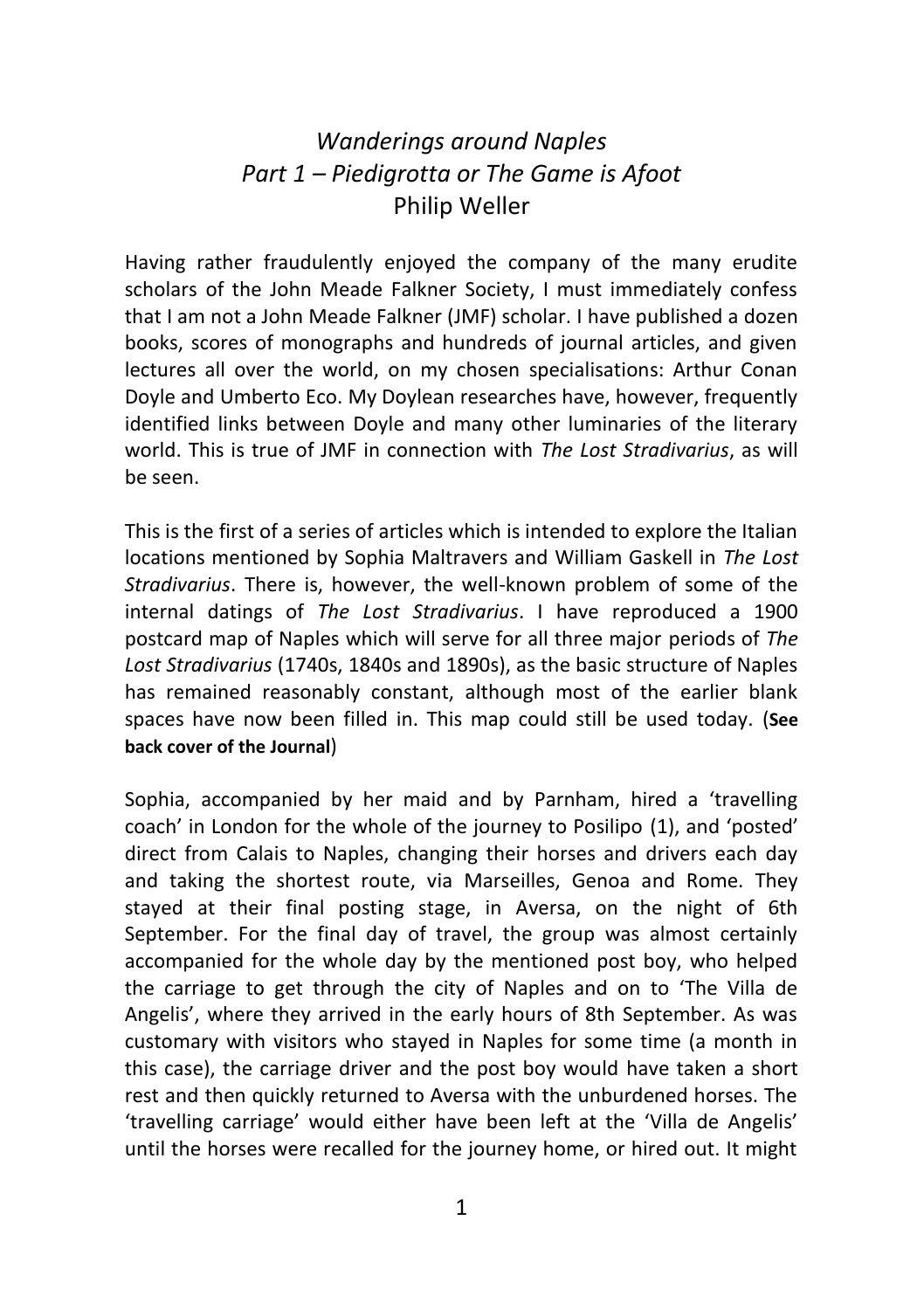be noted that the group must have returned to England in the 'travelling coach', as part of a posting arrangement. The group of five (plus a post boy for the first part of the journey) could not have travelled to England in John's 'landau', as it would not have been possible to suspend a hammock in such a lightweight vehicle, with six people on board.

We can now consider how Sophia and her group reached the Western side of Naples and there found, well after midnight, huge crowds of people. Sophia mentions that they travelled through the centre of the city. The carriage would have approached Naples on the main road from Aversa, and that road can be seen forming a square loop in the top-right (North-East) corner of the map of Naples (rear cover). As can be seen, after Italian Unification the road was known as the Strada Cavour (it is now the Via Don Bosco, honouring a modern Saint rather than a politician). The road ran from the city outskirts to the Archaeological Museum. From there the carriage would have turned due South to pass through the Piazza Municipio del Plebiscito, and then continued on to the coastal road near the Castello del'Ovo. The carriage would then have turned Westwards, along the coast, following the road named Partenope, to reach the Piazza Vittorio.

From that Piazza, there were three, close, almost parallel thoroughfares heading towards and from the Western edge of Naples. These were: Via Francesco Caracciolo (adjacent to the edge of the Bay of Naples); the pedestrianised, grassy and tree-lined Municipal Park; and the Riviera di Chiara. At the Eastern end of these three thoroughfares there was the Santa Maria Vittoria church, built in 1572 to commemorate the 1571 Battle of Lepanto ("The Last Crusade"). At the Western end of these three thoroughfares there was the Santa Maria of the Piedigrotta Church. This slightly curving, roughly oblong area, about 1.25 miles in length, was the main area for those celebrating the Piedigrotta Festival, often with hundreds of thousands of people involved. This is what confronted Sophia and her party, in that they had to traverse from one church to the other, in order to reach the roads leading to the Posilipo Peninsula and to the 'Villa de Angelis'.

The Festival of the Piedigrotta, which reached its peak of popularity during the 19th Century, was held in an area which has been linked to mystical activities since Roman times. This annual Festival ran from 7th to the 8th of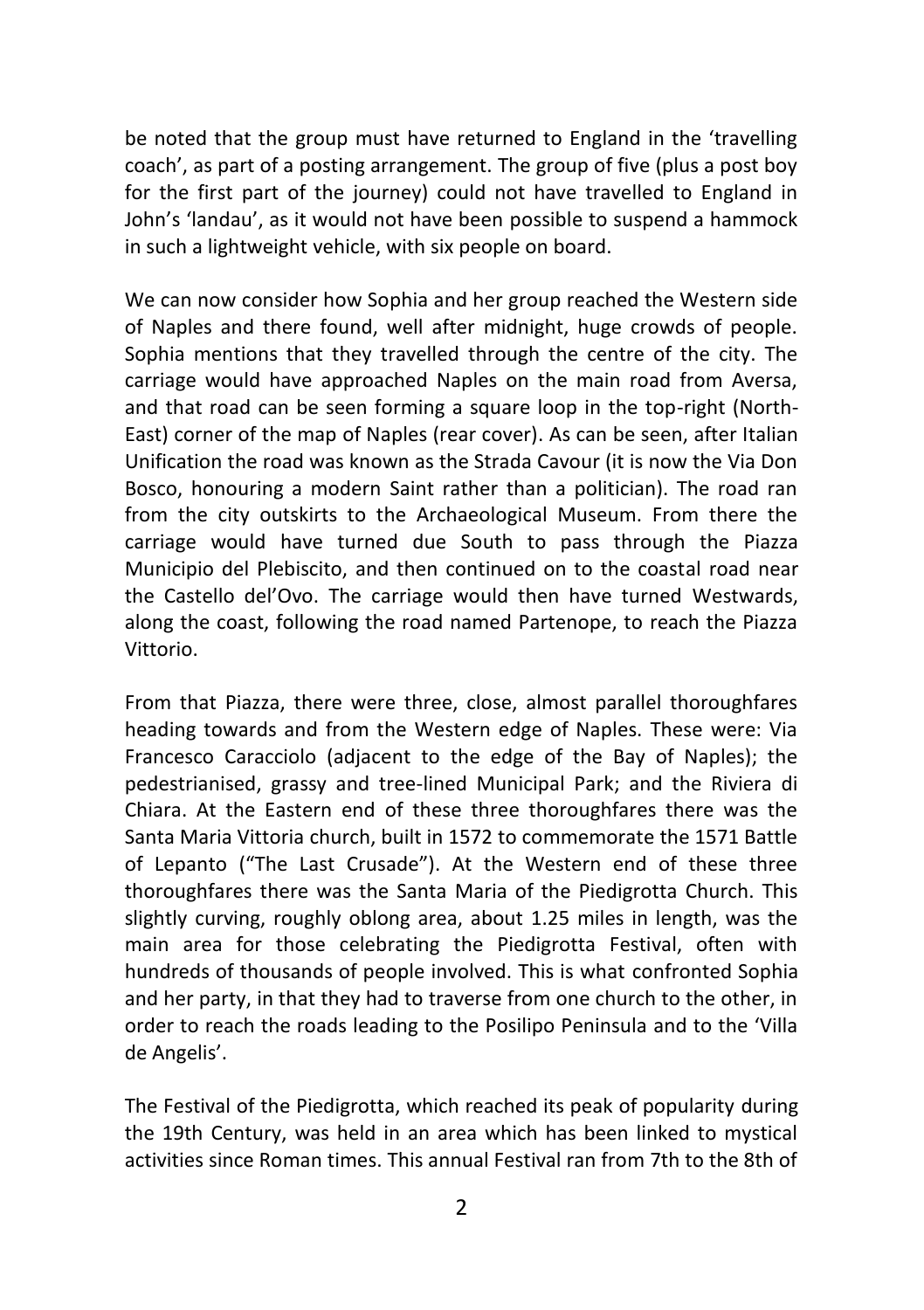

**The view from the low, Northern end of Monte Posilipo (above Virgil's Tomb). Note the dark curve of the Municipal Park in the centre of the drawing, with the Festival promenading roads on either side of it. The Castello del'Ovo can be seen projecting into the Bay of Naples, with Vesuvius smoking on the horizon. (2)**

September, and so socially important was it that the marriage contracts for the poor required the man to take his wife to this festival (or to a similar if smaller one in the nearby hills in the Spring), every year.

People promenaded, sat in the park or on the seashore, replenished themselves from the many food and drink stalls, and watched the parading of highly decorated wagons depicting all sorts of scenes. In 2007, one wagon carried a huge representation of Mt Vesuvius. It caught fire and provided an opportunity for the Neapolitan Fire Brigade to add some extra excitement to the festivities! People listened or sang or danced to the music (with most Neapolitans preferring the near-trance-inducing Tarantella, rather than the Gagliarda). The most important element of the Festival, after 1830, was a competition for new songs, creating what is now known as the Neapolitan Canzone style, with the winners earning lots of money from selling sheet music. The 1898 winner was 'O sole mio', and more than one million copies were sold during the next year. In 1960, Elvis sang a modified version of this (entitled It's Now or Never) and sold more than a million record copies! Serious opera singers, such as Enrico Caruso, began to add these popular songs to the ends of their main performances.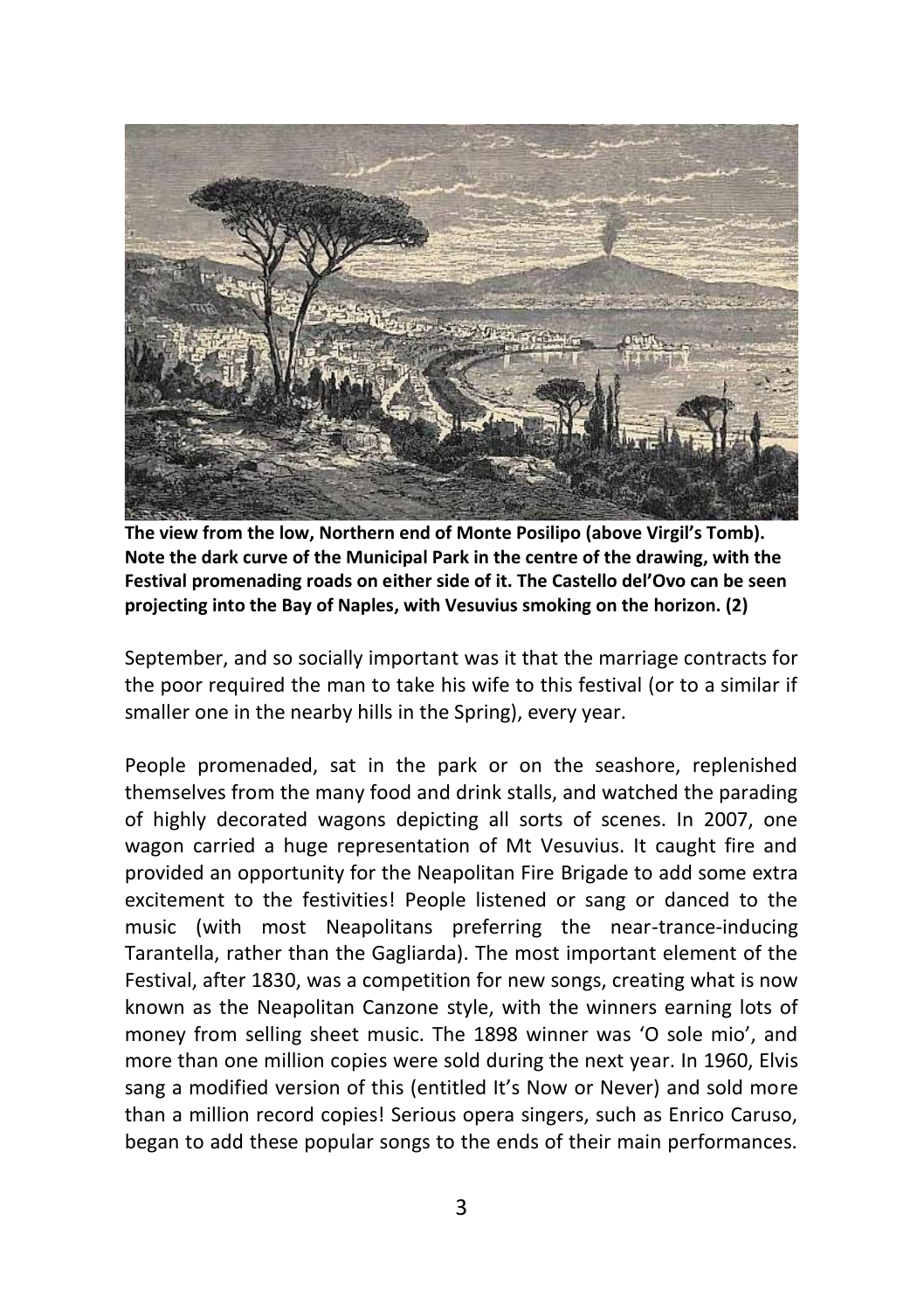The winner in 1880 was Funiculì Funiculà, with the song celebrating the opening of the funicular railway on Mt Vesuvius.

The Festival, the Church and the area are named after the original pedestrian (piedi) tunnel (grotta) which was cut through Mt Posilipo to provide a level, straight route to reach the coast road to Pozzuoli on the Western side of the mountain, in Roman times. The earliest tunnel was merely a cleared series of cracks in the Posilipo ridge.



**(3) Left: The earliest Piedigrotta**

**(4) Right: 1901 Festival Poster**



Larger tunnels were soon cut through the solid rock to allow chariots to pass through the mountain. Two of them were later rebuilt to allow steam and then electric trams to pass through. The tunnels have had to be re-cut many times, because of the way that land and sea levels have changed in the area popularly known as 'Piedigrotta' over the centuries. This area is also filled with legends about mystically powered people and creatures, and it was claimed that Virgil (known locally as The Wizard) cut the original tunnel using magical powers, and there is an edifice which is claimed to be his tomb, adjacent to one of the tunnels. The question has been raised as to whether this Festival was a religious event or a secular one. There are claims that it existed in pre-Christian times, using religious practices brought to Naples from Egypt. The Festival did not exist continuously, but there were celebrations in Mediaeval times, and its popularity reached a peak in the 19th Century. One of the many Pagan elements is the supposed presence of Sirens in the sea adjacent to 'Piedigrotta', who tempted seamen into a watery grave. The 1901 Festival Poster highlighted this with its Festival Poster, together with the claim that Virgil had hidden a magical